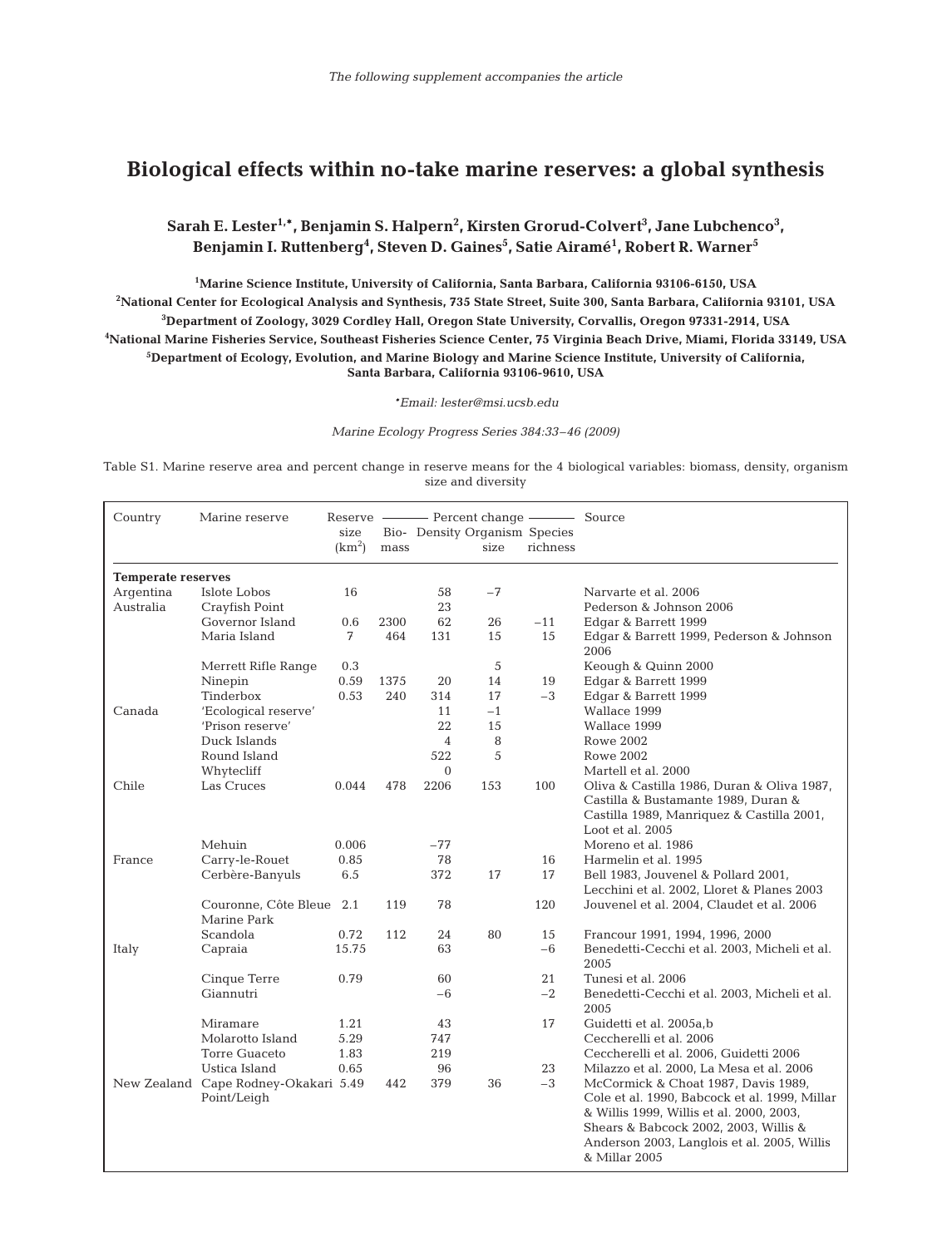| Country                  | Marine reserve                                               | size<br>(km <sup>2</sup> ) | mass      |              | Bio- Density Organism Species<br>size | richness |                                                                                                                                      |
|--------------------------|--------------------------------------------------------------|----------------------------|-----------|--------------|---------------------------------------|----------|--------------------------------------------------------------------------------------------------------------------------------------|
|                          | Hahei                                                        | 8.4                        | 555       | 307          | 47                                    |          | Willis & Babcock 2000, Willis et al. 2003,<br>Langlois et al. 2005, Willis & Millar 2005                                             |
|                          | Long Island-Kokomohua 6.19<br>Poor Knights Island            | 18.9                       | 1209      | 51<br>277    | 27                                    |          | Cole et al. 2000, Davidson 2001<br>MacDiarmid & Breen 1992, Denny et al.<br>2004                                                     |
|                          | Tawharanui                                                   | 3.5                        | 1215      | 967          | 20                                    |          | Babcock et al. 1999, Shears & Babcock<br>2002, Willis et al. 2003, Langlois et al. 2005,<br>Willis & Millar 2005, Shears et al. 2006 |
|                          | Tonga Island                                                 | 18.35                      |           | 33           | 24                                    |          | Davidson et al. 2002                                                                                                                 |
| South<br>Africa          | Betty's Bay<br>De Hoop                                       | 7.41<br>230                |           | 37<br>264    |                                       |          | Mayfield et al. 2005<br>Bennett & Attwood 1991                                                                                       |
|                          | Dwesa-Cwebe                                                  | 39                         | 439       | 139          | 22                                    | $-27$    | Siegfried et al. 1985, Hockey & Bosman<br>1986, Lasiak 1993, 2006, Branch & Oden-<br>daal 2003                                       |
|                          | Hluleka                                                      | 4                          |           |              |                                       | $-17$    | Hockey & Bosman 1986                                                                                                                 |
|                          | Isi laka                                                     |                            |           | $-17$        |                                       | $-37$    | Hockey & Bosman 1986                                                                                                                 |
|                          | Tsitsikamma                                                  | 300                        | 1291      | 598          | 20                                    |          | Buxton & Smale 1989, Buxton 1993,<br>Cowley et al. 2002                                                                              |
| Spain                    | Cabo de Gata                                                 | 122                        | 152       | $-15$        |                                       | $-9$     | Garcia-Charton et al. 2004                                                                                                           |
|                          | Cabo de Palos                                                | 18.98                      | 974       | 95           |                                       | 19       | Garcia-Charton et al. 2004                                                                                                           |
|                          | Cabrera<br>Columbretes Islands                               | 87.03<br>44                | 232       | 5<br>714     |                                       | 24       | Garcia-Charton et al. 2004<br>Goñi et al. 2001                                                                                       |
|                          | Gaztelugatxe                                                 | 1.58                       | 194       | 248          | $-3$                                  |          | Borja et al. 2006                                                                                                                    |
|                          | Isla La Graciosa e islotes 0.01                              |                            | 423       | 348          |                                       |          | Tuya et al. 2006                                                                                                                     |
|                          | del norte de Lanzarote                                       |                            |           |              |                                       |          |                                                                                                                                      |
|                          | Medes Islands                                                | $\sqrt{3}$                 | 178       | 1270         | 25                                    |          | Garcia-Rubies & Zabala 1990, Sala &<br>Zabala 1996, Macpherson et al. 2000,                                                          |
|                          | Punta La Restinga-Mar<br>de Las Calmas                       | 1.55                       | 88        | 127          |                                       |          | Hereu et al. 2005, Tsounis et al. 2006<br>Tuya et al. 2006                                                                           |
| <b>USA</b>               | Anacapa Island, CA                                           | 0.137                      |           | $-23$        | 21                                    |          | Rogers-Bennett et al. 2002                                                                                                           |
|                          | Big Creek, CA                                                | 8                          | $-23$     | 72           | $-1$                                  |          | Paddack & Estes 2000, Yoklavich et al. 2002                                                                                          |
|                          | Gerstle Cove, CA                                             | 0.2                        |           | 27           | 27                                    |          | Fanshawe et al. 2003                                                                                                                 |
|                          | <b>Hopkins Marine</b><br>Station, CA                         | 2.75                       | 188       | 50           | 21                                    |          | Paddack & Estes 2000                                                                                                                 |
|                          | Naranganset Bay, RI<br>Platform Gail de facto<br>reserve, CA | 1.07<br>0.129              |           | 144<br>$-22$ | 100                                   |          | Rice et al. 1989<br>Schroeder & Love 2002                                                                                            |
|                          | Point Lobos, CA                                              | 3.14                       | 107       | 27           | 24                                    |          | Paddack & Estes 2000                                                                                                                 |
| <b>Tropical reserves</b> | San Diego-La Jolla, CA                                       | 2.16                       |           | 578          | 15                                    |          | Parnell et al. 2005                                                                                                                  |
| Australia                | Heron Island                                                 | 12                         |           | 277          | 12                                    |          | Craik 1981                                                                                                                           |
|                          | Keppel Islands                                               | 1.04                       | 423       | 17           |                                       |          | Evans & Russ 2004                                                                                                                    |
|                          | Lizard Island                                                | 9.9                        |           | 20           |                                       |          | Zeller & Russ 1998                                                                                                                   |
|                          | Mandu sanctuary zone                                         | 13.49                      | 112       | 35           | 33                                    |          | Westera et al. 2003                                                                                                                  |
|                          | Maud sanctuary zone                                          | 21.51                      | 182       | $-3$         | 15                                    |          | Westera et al. 2003                                                                                                                  |
|                          | Osprey sanctuary zone<br>Palm Islands                        | 95.13                      | 73<br>194 | $-10$<br>17  | 6                                     |          | Westera et al. 2003<br>Graham et al. 2003, Evans & Russ 2004,                                                                        |
|                          |                                                              |                            |           |              |                                       |          | Williamson et al. 2004                                                                                                               |
|                          | <b>Tripcony Bight</b><br>Whitsunday Islands                  | 5.7<br>4.26                | 174       | 108<br>19    | 3                                     |          | Pillans et al. 2005<br>Graham et al. 2003, Evans & Russ 2004,                                                                        |
|                          |                                                              |                            |           |              |                                       |          | Williamson et al. 2004                                                                                                               |
| Bahamas                  | Willes Island<br>Exuma Cays Land                             | 1.9<br>456                 | 344       | 221<br>155   | 4<br>14                               |          | Pillans et al. 2005<br>Stoner & Ray 1996, Sluka et al. 1997,                                                                         |
|                          | and Sea Park                                                 |                            |           |              |                                       |          | Chiappone et al. 2000, Lipcius et al. 2001,<br>Mumby et al. 2006                                                                     |
| Barbados                 | <b>Barbados</b>                                              | 2.3                        |           | 68           | 24                                    | 6        | Rakitin & Kramer 1996, Chapman &<br>Kramer 1999, Tupper & Juanes 1999                                                                |
| Belize                   | Glover's Reef                                                | 74                         | 1987      | 55           |                                       |          | Acosta & Robertson 2003                                                                                                              |
|                          | Half Moon Caye<br>Hol Chan                                   | 39.25<br>2.6               | 106       | 107<br>79    |                                       | 10       | Carter & Sedberry 1997<br>Polunin & Roberts 1993, Roberts & Polunin<br>1993, Carter & Sedberry 1997, Williams &<br>Polunin 2000      |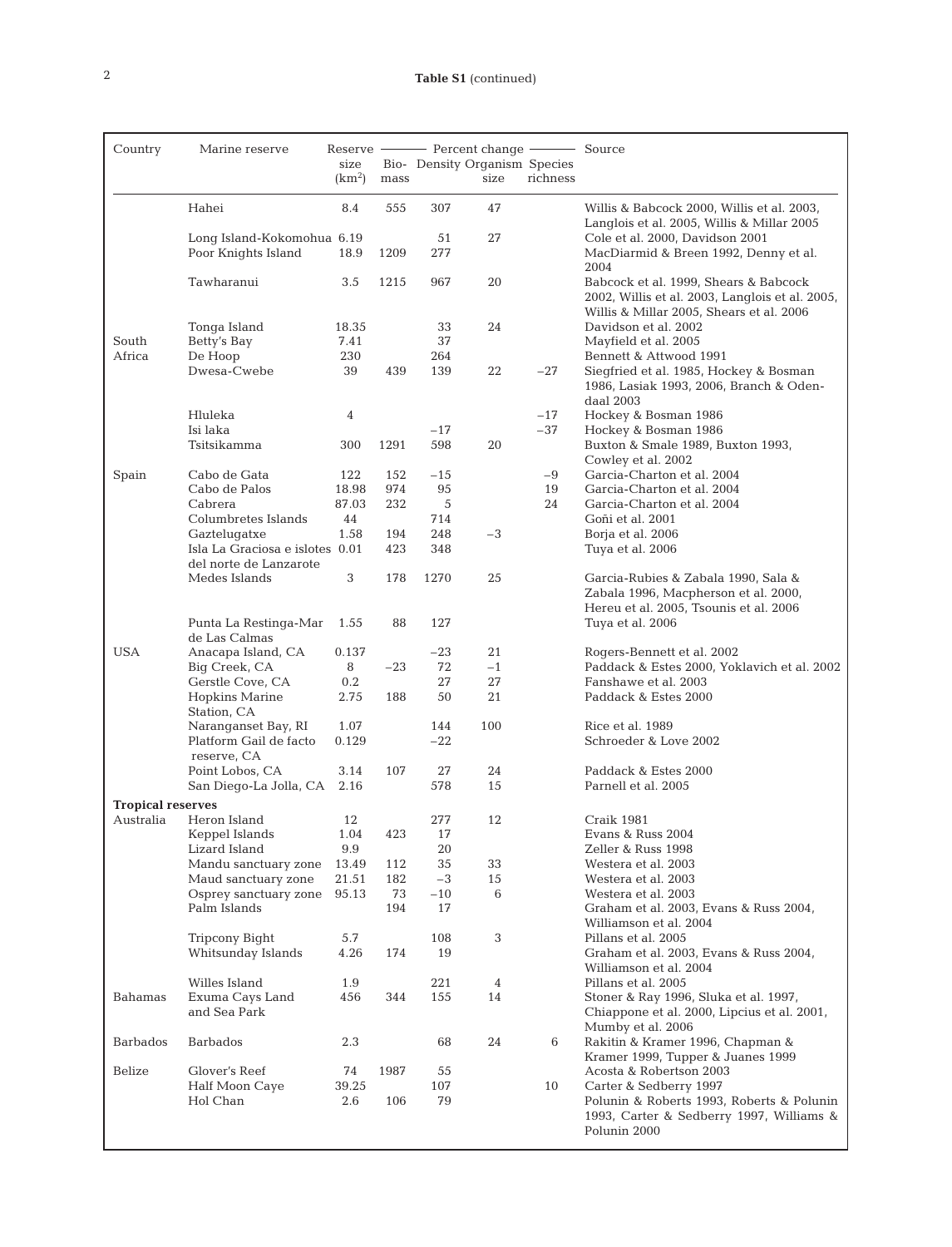| Country            | Marine reserve                        |                    |           |                               |            |              |                                                                                 |
|--------------------|---------------------------------------|--------------------|-----------|-------------------------------|------------|--------------|---------------------------------------------------------------------------------|
|                    |                                       | size               |           | Bio- Density Organism Species |            |              |                                                                                 |
|                    |                                       | (km <sup>2</sup> ) | mass      |                               | size       | richness     |                                                                                 |
| <b>Brazil</b>      | Arquipelago                           | 802                |           | 10                            |            |              | Floeter et al. 2006                                                             |
|                    | Fernando de Noronha                   | 18.2               |           | 282                           |            |              | Garla et al. 2006                                                               |
| Cayman             | Cayman Islands marine                 | 0.7                |           | $\mathbf{1}$                  |            |              | Williams & Polunin 2000                                                         |
| Islands            | park zones                            |                    |           |                               |            |              |                                                                                 |
| Costa Rica<br>Cuba | Manuel Antonio<br>Parque Nacional     | 6.82<br>46         |           | 65<br>20                      | 34         |              | Ortega 1987<br>Williams & Polunin 2000                                          |
|                    | Punta Frances                         |                    |           |                               |            |              |                                                                                 |
| Egypt              | Dagal/El-dakal                        |                    |           | $\mathbf{1}$                  |            |              | Galal et al. 2002, Ashworth et al. 2004                                         |
|                    | Nakhlet El Tal                        |                    |           | 5                             |            |              | Galal et al. 2002                                                               |
|                    | Ras Atantour/Tantor<br>Ras Mohamad NP | 21.1               | $-34$     | 65<br>$-15$                   |            | -7           | Galal et al. 2002, Ashworth et al. 2004<br>Roberts & Polunin 1992               |
|                    | Ras Nasrani                           |                    |           | $-20$                         |            |              | Galal et al. 2002                                                               |
|                    | South Ghargana                        |                    |           | 83                            | 6          |              | Galal et al. 2002, Ashworth et al. 2004,                                        |
|                    |                                       |                    |           |                               |            |              | Ashworth & Ormond 2005                                                          |
| France             | Mayotte Island                        | 5.25               | 154       | $-17$                         |            | $\mathbf{1}$ | Letourneur 1996                                                                 |
| Israel<br>Jamaica  | Coral Beach<br>Pedro Bank             | 0.016              | 76        | $-16$<br>22                   | 102<br>100 |              | Epstein et al. 1999<br>Koslow et al. 1988                                       |
| Kenya              | Kisite                                | 15                 | 446       | 277                           |            |              | Watson & Ormond 1994                                                            |
|                    | Malindi                               | 6.3                |           | 831                           | 9          |              | Mcclanahan & Muthiga 1988, Kaunda-                                              |
|                    |                                       |                    |           |                               |            |              | Arara & Rose 2004                                                               |
|                    | Mombasa                               | 10                 | $-4$      | 32                            | 104        | 100          | McClanahan 1994, McClanahan &                                                   |
|                    | Watamu                                | 10                 |           | 587                           | 8          |              | Kaunda-Arara 1996<br>Kaunda-Arara & Rose 2004                                   |
| Netherland Saba    |                                       | 0.9                | 50        |                               |            |              | Polunin & Roberts 1993                                                          |
| Antilles           |                                       |                    |           |                               |            |              |                                                                                 |
| <b>New</b>         | Abore Reef                            | 150                |           | 79                            |            |              | Ferraris et al. 2005                                                            |
| Caledonia          | Amedee<br>Bailly                      | 2.8<br>2.4         | 221<br>44 | 171<br>100                    |            | 50<br>29     | Wantiez et al. 1997<br>Wantiez et al. 1997                                      |
|                    | Larégnère islet                       | 8.5                | 168       | 39                            |            | 30           | Wantiez et al. 1997, Chateau & Wantiez                                          |
|                    |                                       |                    |           |                               |            |              | 2005                                                                            |
|                    | Maitre                                | 9                  | 850       | 350                           |            | 143          | Wantiez et al. 1997                                                             |
|                    | Signal                                | 4.3                | 270       | 329                           |            | 90           | Wantiez et al. 1997                                                             |
| Guinea             | Papua New Tamane Puli                 | 0.02               |           | 45                            |            | 7            | Jones et al. 2004                                                               |
| Philippines Alegre |                                       | 0.2                | 809       | 25                            |            |              | Russ et al. 2005                                                                |
|                    | Apo Island                            | 0.225              | 684       | 141                           |            | 26           | White 1988, Clark et al. 1989, Russ &                                           |
|                    |                                       |                    |           |                               |            |              | Alcala 1996, 1998, 2003, Russ et al. 2003,                                      |
|                    |                                       |                    |           |                               |            |              | 2004, 2005, Walmsley & White 2003,<br>Abesamis & Russ 2005, Alcala et al. 2005, |
|                    |                                       |                    |           |                               |            |              | Abesamis et al. 2006a                                                           |
|                    | Balicasag                             | 0.08               |           | 35                            |            | 7            | White 1988, Clark et al. 1989, Walmsley &                                       |
|                    |                                       |                    |           |                               |            |              | White 2003, Abesamis et al. 2006b                                               |
|                    | Binaliwan                             | 0.085              |           | 9                             |            |              | Russ et al. 2005                                                                |
|                    | Bolisonq<br>Bongalonan                | 0.1<br>$0.2\,$     | 2800      | $\sqrt{5}$<br>10              |            |              | Russ et al. 2005<br>Russ et al. 2005                                            |
|                    | Cangmating                            | 0.06               |           | $-22$                         |            |              | Russ et al. 2005                                                                |
|                    | Canlucani                             | 0.09               |           | $-64$                         |            |              | Russ et al. 2005                                                                |
|                    | Carbin Reef                           | 2                  |           | 805                           | 69         |              | Maliao et al. 2004                                                              |
|                    | Maca Reef                             | 10                 |           | 410                           | 80         |              | Maliao et al. 2004                                                              |
|                    | Masaplod<br>Pamilacan Island          | 0.06<br>$0.3\,$    |           | 222<br>147                    |            | 27           | Russ et al. 2005<br>White 1988, Clark et al. 1989,                              |
|                    |                                       |                    |           |                               |            |              | Walmsley & White 2003                                                           |
|                    | Sumilon                               | 0.125              | 502       | 122                           |            | 31           | Russ 1985, Alcala 1988, Russ & Alcala                                           |
|                    |                                       |                    |           |                               |            |              | 1996, 1998, 2003, Alcala et al. 2005, Russ et                                   |
|                    | Sumilon 'outside' <sup>a</sup>        |                    | 370       |                               |            |              | al. 2005<br>Russ & Alcala 1996, 1998                                            |
|                    | Tambobo                               | 0.375<br>0.08      |           | 610<br>1                      |            |              | Russ et al. 2005                                                                |
|                    | Tandayaq                              | 0.06               |           | 87                            |            |              | Russ et al. 2005                                                                |
| Seychelles         | Cousin Island                         | 1.2                | 150       |                               |            |              | Jennings et al. 1996                                                            |
|                    | Sainte Anne                           | 10                 | 67        |                               |            |              | Jennings et al. 1996                                                            |
| Solomon<br>Island  | Arnavon Islands                       | 83                 |           | 145                           | $9\,$      |              | Lincoln-Smith et al. 2006                                                       |
| St. Lucia          | Anse Chastanet                        | 0.026              | 100       |                               |            |              | Roberts & Hawkins 1997                                                          |
|                    |                                       |                    |           |                               |            |              |                                                                                 |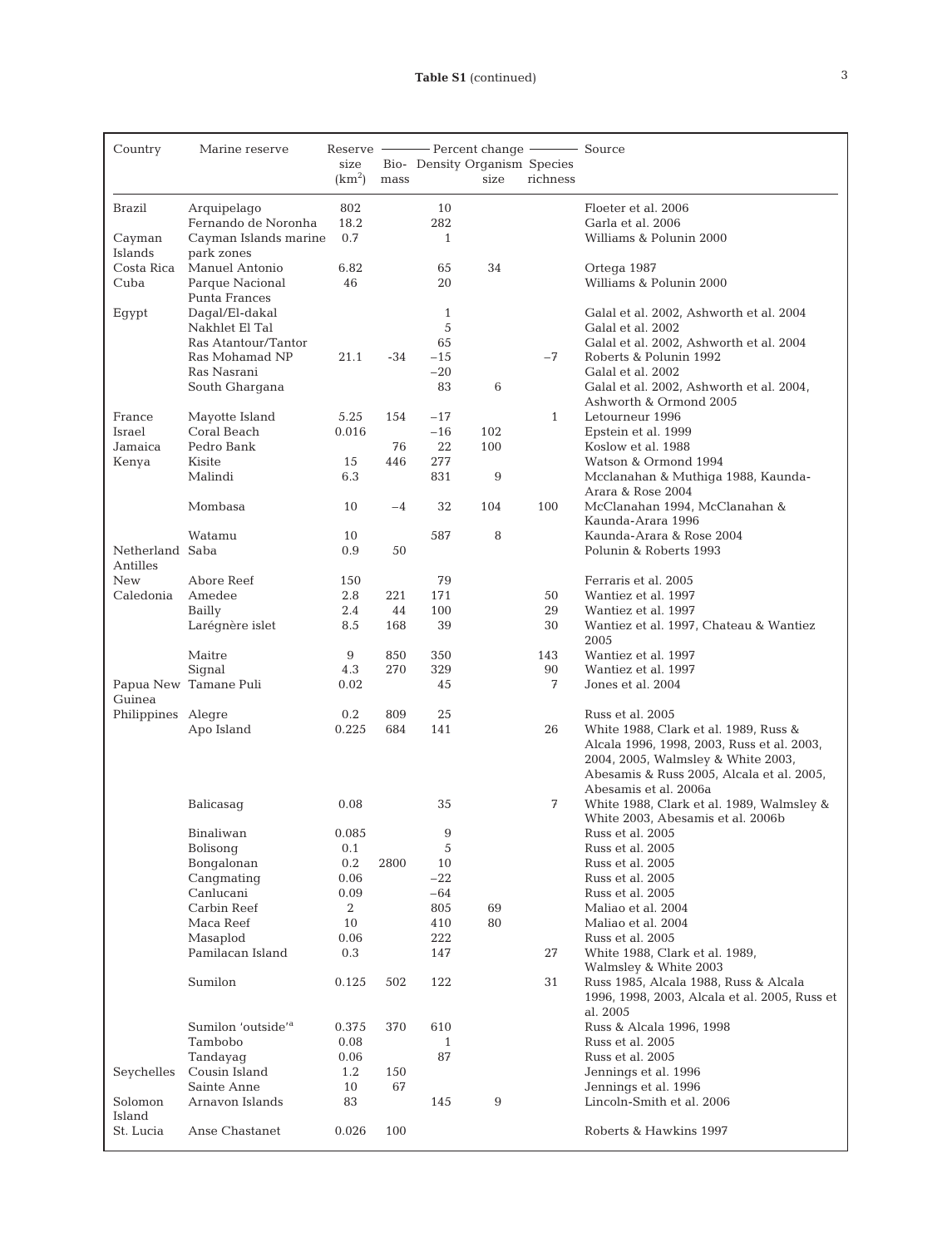| Country    | Marine reserve         | size<br>(km <sup>2</sup> ) | mass | Bio- Density Organism Species | size | richness | Source                                      |
|------------|------------------------|----------------------------|------|-------------------------------|------|----------|---------------------------------------------|
|            | Soufriere              | 3.06                       | 62   | $-3$                          | 7    | $\Omega$ | Roberts et al. 2001, Hawkins & Roberts      |
|            |                        |                            |      |                               |      |          | 2004, Hawkins et al. 2006                   |
| <b>USA</b> | Fort Jefferson, FL     | 19                         |      | 55                            |      |          | Davis 1977                                  |
|            | Kealakakua, HI         | 1.28                       | 24   | 6                             |      | $-4$     | Grigg 1994                                  |
|            | Looe Key Reef, FL      | 15.54                      |      | 158                           |      |          | Clark et al. 1989, Childress 1997           |
|            | Manele, HI             | 1.25                       | 313  | 57                            |      | 2        | Grigg 1994                                  |
|            | Merritt Island, FL     | 39.6                       |      | 51                            |      |          | Johnson et al. 199                          |
|            | Red Hind Bank, USVI    | 41                         | 60   | 61                            | 4    |          | Nemeth 2005                                 |
|            | Tortugas Bank, FL      | 566                        |      | 52                            |      |          | Ault et al. 2006                            |
|            | Western Sambo, FL      | 30                         |      | 49                            | 9    |          | Cox & Hunt 2005                             |
| Venezuela  | Los Roques Archipelago | 4                          |      | 156                           | 6    |          | Weil & Laughlin 1984, Robertson et al. 2005 |
|            |                        |                            |      |                               |      |          |                                             |

The 'outside' reserve at Sumilon in the Philippines refers to the area outside the reserve that received protection at various times (it is distinct from, but adjacent to, the Sumilon reserve)

## LITERATURE CITED FOR TABLE S1

- Abesamis RA, Russ GR (2005) Density-dependent spillover from a marine reserve: long-term evidence. Ecol Appl 15: 1798–1812
- Abesamis RA, Alcala AC, Russ GR (2006a) How much does the fishery at Apo Island benefit from spillover of adult fish from the adjacent marine reserve? Fish Bull 104:360–375
- Abesamis RA, Russ GR, Alcala AC (2006b) Gradients of abundance of fish across no-take marine reserve boundaries: evidence from Philippine coral reefs. Aquat Conserv 16: 349–371
- Acosta CA, Robertson DN (2003) Comparative spatial ecology of fished spiny lobsters *Panulirus argus* and an unfished congener *P. guttatus* in an isolated marine reserve at Glover's Reef atoll, Belize. Coral Reefs 22:1–9
- Alcala AC (1988) Effects of marine reserves on coral fish abundances and yields of Philippine coral reefs. Ambio 17:194–199
- Alcala AC, Russ GR, Maypa AP, Calumpong HP (2005) A long-term, spatially replicated experimental test of the effect of marine reserves on local fish yields. Can J Fish Aquat Sci 62:98–108
- Ashworth JS, Ormond RFG (2005) Effects of fishing pressure and trophic group on abundance and spillover across boundaries of a no-take zone. Biol Conserv 121:333–344
- Ashworth JS, Ormond RFG, Sturrock HT (2004) Effects of reef-top gathering and fishing on invertebrate abundance across take and no-take zones. J Exp Mar Biol Ecol 303:221–242
- Ault JS, Smith SG, Bohnsack JA, Luo JG, Harper DE, McClellan DB (2006) Building sustainable fisheries in Florida's coral reef ecosystem: positive signs in the Dry Tortugas. Bull Mar Sci 78:633–654
- Babcock RC, Kelly S, Shears NT, Walker JW, Willis TJ (1999) Changes in community structure in temperate marine reserves. Mar Ecol Prog Ser 189:125–134
- Bell JD (1983) Effects of depth and marine reserve fishing restrictions on the structure of a rocky reef fish assemblage in the northwestern Mediterranean Sea. J Appl Ecol 20:357–369
- Benedetti-Cecchi L, Bertocci I, Micheli F, Maggi E, Fosella T, Vaselli S (2003) Implications of spatial heterogeneity for management of marine protected areas (MPAs): examples from assemblages of rocky coasts in the northwest Mediterranean. Mar Environ Res 55:429–458
- Bennett BA, Attwood CG (1991) Evidence for recovery of a surf-zone fish assemblage following the establishment of a marine reserve on the southern coast of South Africa. Mar Ecol Prog Ser 75:173–181
- Borja A, Muxika I, Bald J (2006) Protection of the goose barnacle *Pollicipes pollicipes*, Gmelin, 1790 population: the Gaztelugatxe Marine Reserve (Basque Country, northern Spain). Sci Mar 70:235–242
- Branch GM, Odendaal F (2003) The effects of marine protected areas on the population dynamics of a South African limpet, *Cymbula oculus*, relative to the influence of wave action. Biol Conserv 114:255–269
- Buxton CD (1993) Life history changes in exploited reef fishes on the east coast of South Africa. Environ Biol Fishes 36: 47–63
- Buxton CD, Smale MJ (1989) Abundance and distribution patterns of 3 temperate marine reef fish (Teleostei, Sparidae) in exploited and unexploited areas off the southern Cape coast. J Appl Ecol 26:441–451
- Carter J, Sedberry GR (1997) The design, function and use of marine fishery reserves as tools for the management and conservation of the Belize barrier reef. Proc Eighth Int Coral Reef Symp, Balboa 2:1911–1916
- Castilla JC, Bustamante RH (1989) Human exclusion from rocky intertidal of Las Cruces, central Chile: effects on *Durvillaea antarctica* (Phaeophyta, Durvilleales). Mar Ecol Prog Ser 50:203–214
- Ceccherelli G, Casu D, Pala D, Pinna S, Sechi N (2006) Evaluating the effects of protection on two benthic habitats at Tavolara-Punta Coda Cavallo MPA (north-east Sardinia, Italy). Mar Environ Res 61:171–185
- Chapman MR, Kramer DL (1999) Gradients in coral reef fish density and size across the Barbados Marine Reserve boundary: effects of reserve protection and habitat characteristics. Mar Ecol Prog Ser 181:81–96
- Chateau O, Wantiez L (2005) Comparison of coral reef fish communities between two fished and one protected reefs in New Caledonia South Lagoon Marine Park. Cybium 29:159–174
- Chiappone M, Sluka R, Sealey KS (2000) Groupers (Pisces: Serranidae) in fished and protected areas of the Florida Keys, Bahamas and northern Caribbean. Mar Ecol Prog Ser 198:261–272
- Childress MJ (1997) Marine reserves and their effects on lobster populations: report from a workshop. Mar Freshw Res 48:1111–1114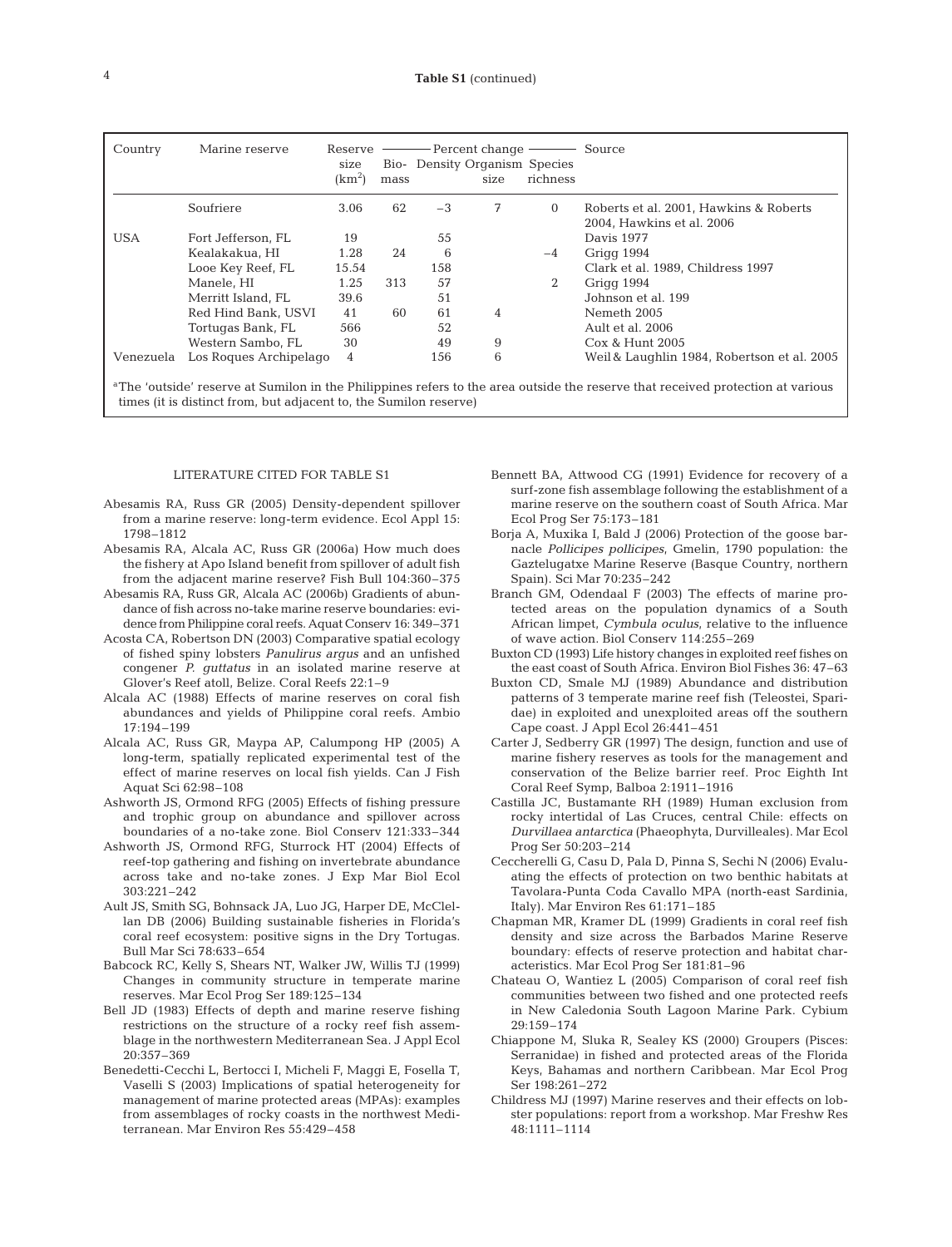- Clark J, Causey B, Bohnsack JA (1989) Benefits from coral reef protection: Looe Key Reef, Florida. In: Magoon O, Converse H, Minor D, Tobin L, Clark D (eds) Coastal zone '89: Proc Sixth Symp Coastal Ocean Manage, Charleston, SC. American Society of Civil Engineers, New York, p 3076–3086
- Claudet J, Pelletier D, Jouvenel JY, Bachet F, Galzin R (2006) Assessing the effects of marine protected area (MPA) on a reef fish assemblage in a northwestern Mediterranean marine reserve: identifying community-based indicators. Biol Conserv 130:349–369
- Cole RG, Ayling TM, Creese RG (1990) Effects of marine reserve protection at Goat Island, northern New Zealand. NZ J Mar Freshw Res 24:197–210
- Cole RG, Villouta E, Davidson RJ (2000) Direct evidence of limited dispersal of the reef fish *Parapercis colias* (Pinguipedidae) within a marine reserve and adjacent fished areas. Aquat Conserv 10:421–436
- Cowley PD, Brouwer SL, Tilney RL (2002) The role of the Tsitsikamma National Park in the management of four shoreangling fish along the south-eastern Cape coast of South Africa. South African J Mar Sci 24:27–35
- Cox C, Hunt JH (2005) Change in size and abundance of Caribbean spiny lobsters *Panulirus argus* in a marine reserve in the Florida Keys National Marine Sanctuary, USA. Mar Ecol Prog Ser 294:227–239
- Craik G (1981) Underwater survey of coral trout *Plectropomus leopardus* (Serranidae) populations in the Carpricorn section of the Great Barrier Reef Marine Park. Proc Fourth Int Coral Reef Symp, Manila 1:53–58
- Davidson RJ (2001) Changes in population parameters and behaviour of blue cod (*Parapercis colias*; Pinguipedidae) in Long Island Kokomohua Marine Reserve, Marlborough Sounds, New Zealand. Aquat Conserv 11:417–435
- Davidson RJ, Villouta E, Cole RG, Barrier RGF (2002) Effects of marine reserve protection on spiny lobster (*Jasus edwardsii*) abundance and size at Tonga Island Marine Reserve, New Zealand. Aquat Conserv 12:213–227
- Davis GE (1977) Effects of recreational harvest on a spiny lobster, *Panulirus argus*, population. Bull Mar Sci 27:223–236
- Davis G (1989) Designated harvest refugia: the next stage of marine fishery management in California. Calif Coop Ocean Fish Invest Rep 30:53–58
- Denny CM, Willis TJ, Babcock RC (2004) Rapid recolonisation of snapper *Pagrus auratus*: Sparidae within an offshore island marine reserve after implementation of no-take status. Mar Ecol Prog Ser 272:183–190
- Duran LR, Castilla JC (1989) Variation and persistence of the middle rocky intertidal community of central Chile, with and without human harvesting. Mar Biol 103:555–562
- Duran LR, Oliva D (1987) Intensity of human predation on rocky shores at Las Cruces in central Chile. Environ Conserv 14:143–149
- Edgar GJ, Barrett NS (1999) Effects of the declaration of marine reserves on Tasmanian reef fishes, invertebrates and plants. J Exp Mar Biol Ecol 242:107–144
- Epstein N, Bak RPM, Rinkevich B (1999) Implementation of a small-scale 'no-use zone' policy in a reef ecosystem: Eilat's reef lagoon six years later. Coral Reefs 18:327–332
- Evans RD, Russ GR (2004) Larger biomass of targeted reef fish in no-take marine reserves on the Great Barrier Reef, Australia. Aquat Conserv 14:505–519
- Fanshawe S, Vanblaricom GR, Shelly AA (2003) Restored top carnivores as detriments to the performance of marine protected areas intended for fishery sustainability: a case study with red abalones and sea otters. Conserv Biol 17: 273–283
- Ferraris J, Pelletier D, Kulbicki M, Chauvet C (2005) Assessing the impact of removing reserve status on the Abore Reef fish assemblage in New Caledonia. Mar Ecol Prog Ser 292:271–286
- Floeter S, Halpern BS, Ferreira C (2006) Effects of fishing and protection on Brazilian reef fishes. Biol Conserv 128: 391–402
- Francour P (1991) The effect of protection level on a coastal fish community at Scandola, Corsica. Rev Ecol Terre & Vie 46:65–81
- Francour P (1994) Pluriannual analysis of the reserve effect on ichthyofauna in the Scandola Natural Reserve (Corsica, northwestern Mediterranean). Oceanol Acta 17:309–317
- Francour P (1996) L'Ichthofaune de l'herbier a *Posidonia oceanica* dans la reserve marine de Scandola (Corse, Mediterranee Nord-Occidentale): influence des mesures de protection. J Res Oceanogr 21:29–34
- Francour P (2000) Long term monitoring of *Posidonia oceanica* fish assemblages of the Scandola Marine Reserve (Corsica, northwestern Mediterranean). Cybium 24:85–95
- Galal N, Ormond RFG, Hassan O (2002) Effect of a network of no-take reserves in increasing catch per unit effort and stocks of exploited reef fish at Nabq, South Sinai, Egypt. Mar Freshw Res 53:199–205
- Garcia-Charton JA, Perez-Ruzafa A, Saanchez-Jerez P, Bayle-Sempere JT, Renones O, Moreno D (2004) Multiscale spatial heterogeneity, habitat structure, and the effect of marine reserves on Western Mediterranean rocky reef fish assemblages. Mar Biol 144:161–182
- Garcia-Rubies A, Zabala M (1990) Effects of total fishing prohibition on the rocky fish assemblages of Medes Islands marine reserve (NW Mediterranean). Sci Mar 54:317–328
- Garla RC, Chapman DD, Shivji MS, Wetherbee BM, Amorim AF (2006) Habitat of juvenile Caribbean reef sharks, *Carcharhinus perezi*, at two oceanic insular marine protected areas in the southwestern Atlantic Ocean: Fernando de Noronha Archipelago and Atol das Rocas, Brazil. Fish Res 81:236–241
- Goñi R, Renones O, Quetglas A (2001) Dynamics of a protected Western Mediterranean population of the European spiny lobster *Palinurus elephas* (Fabricius, 1787) assessed by trap surveys. Mar Freshw Res 52:1577–1587
- Graham NAJ, Evans RD, Russ GR (2003) The effects of marine reserve protection on the trophic relationships of reef fishes on the Great Barrier Reef. Environ Conserv 30: 200–208
- Grigg RW (1994) Effects of sewage discharge, fishing pressure and habitat complexity on coral ecosystems and reef fishes in Hawaii. Mar Ecol Prog Ser 103:25–34
- Guidetti P (2006) Marine reserves reestablish lost predatory interactions and cause community changes in rocky reefs. Ecol Appl 16:963–976
- Guidetti P, Bussotti S, Boero F (2005a) Evaluating the effects of protection on fish predators and sea urchins in shallow artificial rocky habitats: a case study in the northern Adriatic Sea. Mar Environ Res 59:333–348
- Guidetti P, Verginella L, Viva C, Odorico R, Boero F (2005b) Protection effects on fish assemblages, and comparison of two visual-census techniques in shallow artificial rocky habitats in the northern Adriatic Sea. J Mar Biol Assoc UK 85:247–255
- Harmelin JG, Bachet F, Garcia F (1995) Mediterranean marine reserves: fish indices as test of protection efficiency. PSZN I: Mar Ecol 16:233–250
- Hawkins JP, Roberts CM (2004) Effects of fishing on sexchanging Caribbean parrotfishes. Biol Conserv 115: 213–226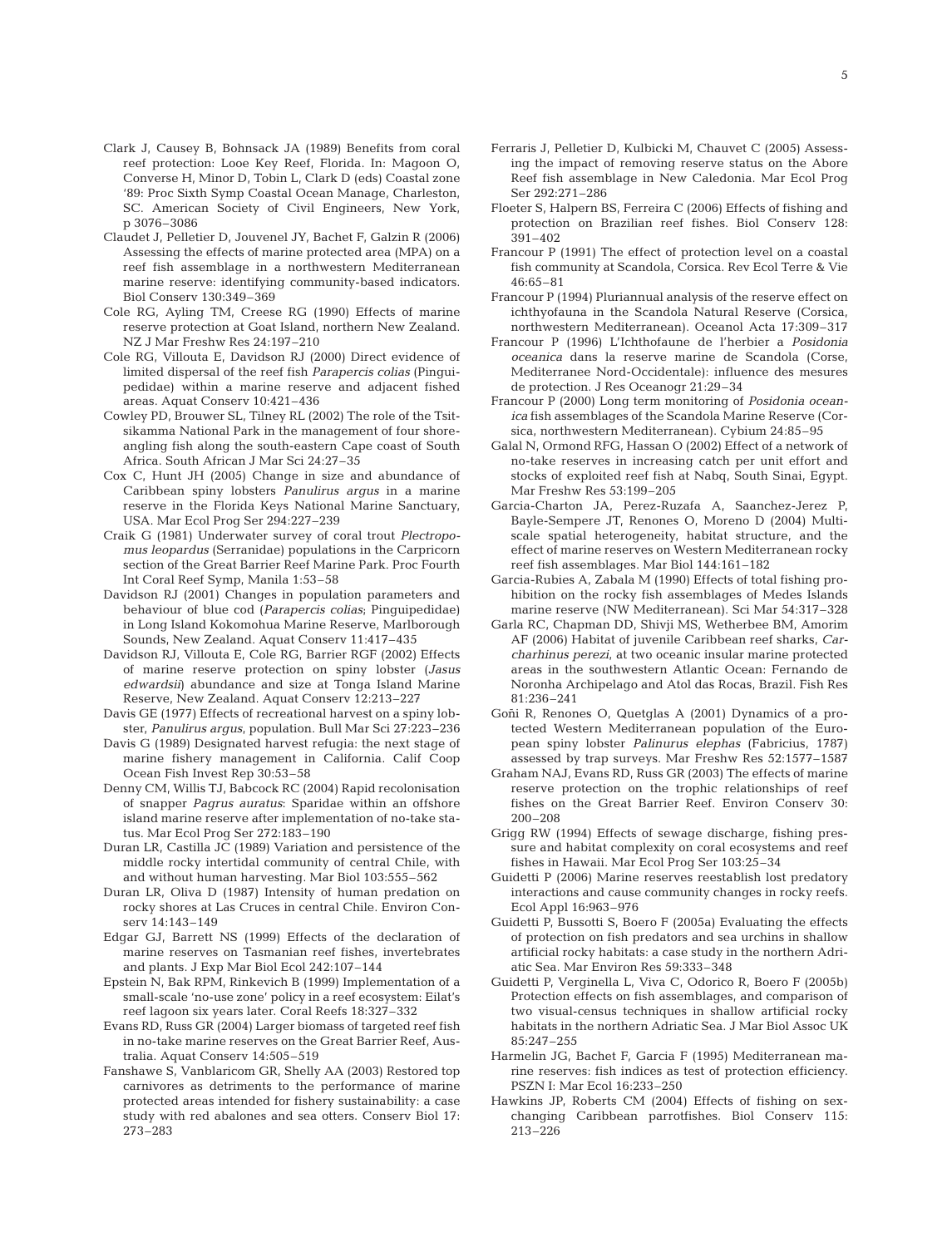- Hawkins JP, Roberts CM, Dytham C, Schelten C, Nugues MM (2006) Effects of habitat characteristics and sedimentation on performance of marine reserves in St. Lucia. Biol Conserv 127:487–499
- Hereu B, Zabala M, Linares C, Sala E (2005) The effects of predator abundance and habitat structural complexity on survival of juvenile sea urchins. Mar Biol 146:293–299
- Hockey PAR, Bosman AL (1986) Man as an intertidal predator in Transkei: disturbance, community convergence and management of a natural food resource. Oikos 46:3–14
- Jennings S, Marshall SS, Polunin NVC (1996) Seychelles' marine protected areas: comparative structure and status of reef fish communities. Biol Conserv 75:201–209
- Johnson D, Funicelli N, Bohnsack JA (1999) Effectiveness of an existing estuarine no-take fish sanctuary within the Kennedy Space Center, Florida. N Am J Fish Manage 19: 436–453
- Jones GP, McCormick MI, Srinivasan M, Eagle JV (2004) Coral decline threatens fish biodiversity in marine reserves. Proc Natl Acad Sci USA 101:8251–8253
- Jouvenel JY, Pollard DA (2001) Some effects of marine reserve protection on the population structure of two spearfishing target fish species, *Dicentrarchus labrax* (Moronidae) and *Sparus aurata* (Sparidae), in shallow inshore waters, along a rocky coast in the northwestern Mediterranean Sea. Aquat Conserv 11:1–9
- Jouvenel JY, Bachet F, Harmelin JG, Bellan-Santini D (2004) Biological monitoring of a marine reserve ('Cote bleue' marine park, Marseilles Bay, Mediterranean Sea, France). Rev Ecol Terre & Vie 59:243–251
- Kaunda-Arara B, Rose GA (2004) Effects of marine reef national parks on fishery CPUE in coastal Kenya. Biol Conserv 118:1–13
- Keough MJ, Quinn GP (2000) Legislative vs. practical protection of an intertidal shoreline in southeastern Australia. Ecol Appl 10:871–881
- Koslow JA, Hanley F, Wicklund R (1988) Effects of fishing on reef fish communities at Pedro Bank and Port Royal Cays, Jamaica. Mar Ecol Prog Ser 43:201–212
- La Mesa G, Di Muccio S, Vacchi M (2006) Structure of a Mediterranean cryptobenthic fish community and its relationships with habitat characteristics. Mar Biol 149:149–167
- Langlois TJ, Anderson MJ, Babcock RC (2005) Reef-associated predators influence adjacent soft-sediment communities. Ecology 86:1508–1519
- Lasiak T (1993) Temporal and spatial variations in exploited and non-exploited populations of the intertidal limpet *Cellana capensis*. J Molluscan Stud 59:295–307
- Lasiak T (2006) Spatial variation in density and biomass of patellid limpets inside and outside a marine protected area. J Molluscan Stud 72:137–142
- Lecchini D, Lenfant P, Planes S (2002) Variation in abundance and population dynamics of the sea urchin *Paracentrotus lividus* on the Catalan coast (north-western Mediterranean Sea) in relation to habitat and marine reserve. Vie Milieu 52:111–118
- Letourneur Y (1996) Influence of establishing marine reserves on fish populations: the case of Mayotte Island (western Indian Ocean). Ecoscience 3:442–450
- Lincoln-Smith MP, Pitt KA, Bell JD, Mapstone BD (2006) Using impact assessment methods to determine the effects of a marine reserve on abundances and sizes of valuable tropical invertebrates. Can J Fish Aquat Sci 63:1251–1266
- Lipcius RN, Stockhausen WT, Eggleston DB (2001) Marine reserves for Caribbean spiny lobster: empirical evaluation and theoretical metapopulation recruitment dynamics. Mar Freshw Res 52:1589–1598
- Lloret J, Planes S (2003) Condition, feeding and reproductive potential of white seabream *Diplodus sargus* as indicators of habitat quality and the effect of reserve protection in the northwestern Mediterranean. Mar Ecol Prog Ser 248: 197–208
- Loot G, Aldana M, Navarrete S (2005) Effects of human exclusion on parasitism in intertidal food webs of central Chile. Conserv Biol 19:203–212
- MacDiarmid AB, Breen P (1992) Spiny lobster population change in a marine reserve. In: Battershill CN (ed) Proc Second Int Temp Reef Symp, Auckland, 7–10 Jan 1992. NIWA Marine, Wellington, p 47–56
- Macpherson E, Garcia-Rubies A, Gordoa A (2000) Direct estimation of natural mortality rates for littoral marine fishes using populational data from a marine reserve. Mar Biol 137:1067–1076
- Maliao RJ, Webb EL, Jensen KR (2004) A survey of stock of the donkey's ear abalone, *Haliotis asinina* L. in the Sagay Marine Reserve, Philippines: evaluating the effectiveness of marine protected area enforcement. Fish Res 66: 343–353
- Manriquez PH, Castilla JC (2001) Significance of marine protected areas in central Chile as seeding grounds for the gastropod *Concholepas concholepas*. Mar Ecol Prog Ser 215:201–211
- Martell SJD, Walters CJ, Wallace SS (2000) The use of marine protected areas for conservation of lingcod (*Ophiodon elongatus*). Bull Mar Sci 66:729–743
- Mayfield S, Branch GM, Cockcroft AC (2005) Role and efficacy of marine protected areas for the South African rock lobster, *Jasus lalandii*. Mar Freshw Res 56:913–924
- McClanahan TR (1994) Kenyan coral reef lagoon fish: effects of fishing, substrate complexity, and sea urchins. Coral Reefs 13:231–241
- McClanahan TR, Kaunda-Arara B (1996) Fishery recovery in a coral reef marine park and its effect on the adjacent fishery. Conserv Biol 10:1187–1199
- McClanahan TR, Muthiga NA (1988) Changes in Kenyan coral reef community structure and function due to exploitation. Hydrobiologia 166:269–276
- McCormick MI, Choat JH (1987) Estimating total abundance of a large temperate reef fish using visual strip-transects. Mar Biol 96:469–478
- Micheli F, Benedetti-Cecchi L, Gambaccini S, Bertocci I, Borsini C, Osio GC, Roman F (2005) Cascading human impacts, marine protected areas, and the structure of Mediterranean reef assemblages. Ecol Monogr 75:81–102
- Milazzo M, Chemello R, Badalamenti F, Riggio S (2000) Molluscan assemblages associated with photophilic algae in the marine reserve of Ustica Island (Lower Tyrrhenian Sea, Italy). Ital J Zool (Modena) 67:287–295
- Millar RB, Willis TJ (1999) Estimating the relative density of snapper in and around a marine reserve using a log-linear mixed-effects model. Aust NZ J Stat 41:383–394
- Moreno CA, Lunecke KM, Lepez MI (1986) The response of an intertidal *Concholepas concholepas* (Gastropoda) population to protection from man in southern Chile and the effects on benthic sessile assemblages. Oikos 46: 359–364
- Mumby PJ, Dahlgren CP, Harborne AR, Kappel CV and others (2006) Fishing, trophic cascades, and the process of grazing on coral reefs. Science 311:98–101
- Narvarte M, Gonzalez R, Fernandez M (2006) Comparison of Tehuelche octopus (*Octopus tehuelchus*) abundance between an open-access fishing ground and a marine protected area: evidence from a direct development species. Fish Res 79:112–119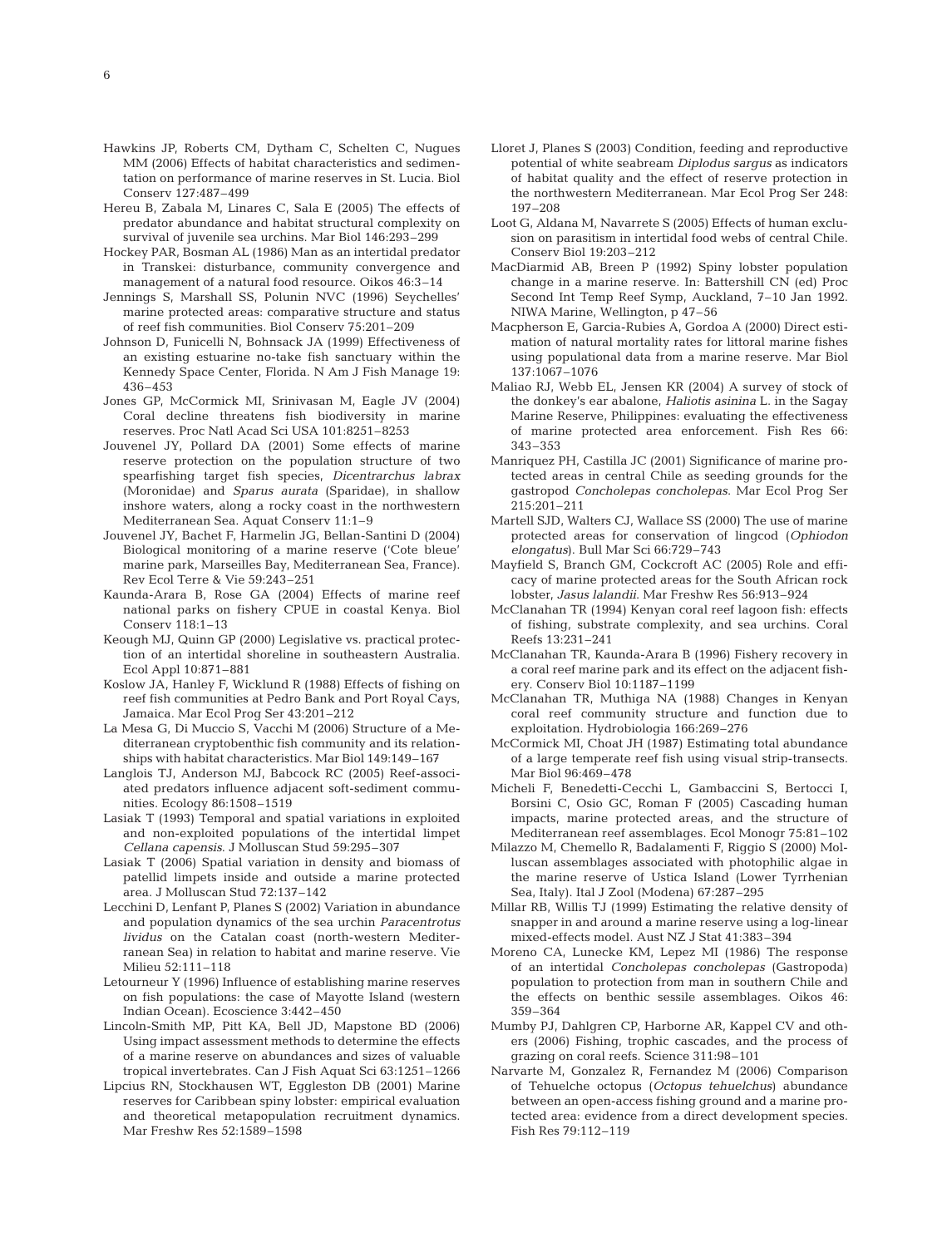- Nemeth RS (2005) Population characteristics of a recovering US Virgin Islands red hind spawning aggregation following protection. Mar Ecol Prog Ser 286:81–97
- Oliva D, Castilla JC (1986) The effect of human exclusion on the population structure of key hole limpets *Fissurella crassa* and *Fissurella limbata* on the coast of central Chile. PSZN I: Mar Ecol 7:201–217
- Ortega S (1987) The effect of human predation on the size distribution of *Siphonaria gigas* (Mollusca, Pulmonata) on the Pacific coast of Costa Rica. Veliger 29:251–255
- Paddack MJ, Estes JA (2000) Kelp forest fish populations in marine reserves and adjacent exploited areas of central California. Ecol Appl 10:855–870
- Parnell PE, Lennert-Cody CE, Geelen L, Stanley LD, Dayton PK (2005) Effectiveness of a small marine reserve in southern California. Mar Ecol Prog Ser 296:39–52
- Pederson HG, Johnson CR (2006) Predation of the sea urchin *Heliocidaris erythrogramma* by rock lobsters (*Jasus edwardsii*) in no-take marine reserves. J Exp Mar Biol Ecol 336:120–134
- Pillans S, Pillans RD, Johnstone RW, Kraft PG, Haywood MDE, Possingham HP (2005) Effects of marine reserve protection on the mud crab *Scylla serrata* in a sex-biased fishery in subtropical Australia. Mar Ecol Prog Ser 295: 201–213
- Polunin NVC, Roberts CM (1993) Greater biomass and value of target coral-reef fishes in two small Caribbean marine reserves. Mar Ecol Prog Ser 100:167–176
- Rakitin A, Kramer DL (1996) Effect of a marine reserve on the distribution of coral reef fishes in Barbados. Mar Ecol Prog Ser 131:97–113
- Rice M, Hickox C, Zehra I (1989) Effects of intensive fishing effort on the population structure of Quahogs, *Mercenaria mercenaria* (Linnaeus 1758), in Narragansett Bay. J Shellfish Res 8:345–354
- Roberts CM, Hawkins JP (1997) How small can a marine reserve be and still be effective? Coral Reefs 16:150
- Roberts CM, Polunin N (1992) Effects of marine reserve protection on northern Red Sea fish populations. Proc Seventh Int Coral Reef Symp 2:969–977
- Roberts CM, Polunin NVC (1993) Marine reserves: simple solutions to managing complex fisheries. Ambio 22:363–368
- Roberts CM, Bohnsack JA, Gell F, Hawkins JP, Goodridge R (2001) Effects of marine reserves on adjacent fisheries. Science 294:1920–1923
- Robertson DR, Choat JH, Posada JM, Pitt J, Ackerman JL (2005) Ocean surgeonfish *Acanthurus bahianus*. II. Fishing effects on longevity, size and abundance? Mar Ecol Prog Ser 295:245–256
- Rogers-Bennett L, Haaker PL, Karpov KA, Kushner DJ (2002) Using spatially explicit data to evaluate marine protected areas for abalone in southern California. Conserv Biol 16:1308–1317
- Rowe S (2002) Population parameters of American lobster inside and outside no-take reserves in Bonavista Bay, Newfoundland. Fish Res 56:167–175
- Russ GR (1985) Effects of protective management on coral reef fishes in the central Philippines. Proc Fifth Int Coral Reef Cong, Moorea 4:219–224
- Russ GR, Alcala AC (1996) Marine reserves: rates and patterns of recovery and decline of large predatory fish. Ecol Appl 6:947–961
- Russ GR, Alcala AC (1998) Natural fishing experiments in marine reserves 1983–1993: community and trophic responses. Coral Reefs 17:383–397
- Russ GR, Alcala AC (2003) Marine reserves: rates and patterns of recovery and decline of predatory fish, 1983– 2000. Ecol Appl 13:1553–1565
- Russ GR, Alcala AC, Maypa AP (2003) Spillover from marine reserves: the case of *Naso vlamingii* at Apo Island, the Philippines. Mar Ecol Prog Ser 264:15–20
- Russ GR, Alcala AC, Maypa AP, Calumpong HP, White AT (2004) Marine reserve benefits local fisheries. Ecol Appl 14:597–606
- Russ GR, Stockwell B, Alcala AC (2005) Inferring versus measuring rates of recovery in no-take marine reserves. Mar Ecol Prog Ser 292:1–12
- Sala E, Zabala M (1996) Fish predation and the structure of the sea urchin *Paracentrotus lividus* populations in the NW Mediterranean. Mar Ecol Prog Ser 140:71–81
- Schroeder DM, Love MS (2002) Recreational fishing and marine fish populations in California. Calif Coop Ocean Fish Invest Rep 43:182–190
- Shears NT, Babcock RC (2002) Marine reserves demonstrate top-down control of community structure on temperate reefs. Oecologia 132:131–142
- Shears NT, Babcock RC (2003) Continuing trophic cascade effects after 25 years of no-take marine reserve protection. Mar Ecol Prog Ser 246:1–16
- Shears NT, Grace RV, Usmar NR, Kerr V, Babcock RC (2006) Long-term trends in lobster populations in a partially protected vs. no-take marine park. Biol Conserv 132:222–231
- Siegfried WR, Hockey PAR, Crowe AA (1985) Exploitation and conservation of brown mussel stocks by coastal people of Transkei. Environ Conserv 12:303–307
- Sluka R, Chiappone M, Sullivan K, Wright R (1997) The benefits of a marine fishery reserve for Nassau Grouper *Epinephelus striatus* in the central Bahamas. Proc Eighth Int Coral Reef Symp, Balboa 2:1961–1964
- Stoner AW, Ray M (1996) Queen conch, *Strombus gigas*, in fished and unfished locations of the Bahamas: effects of a marine fishery reserve on adults, juveniles, and larval production. Fish Bull 94:551–565
- Tsounis G, Rossi S, Gili JM, Arntz W (2006) Population structure of an exploited benthic cnidarian: the case study of red coral (*Corallium rubrum* L.). Mar Biol 149:1059–1070
- Tunesi L, Molinari A, Salvati E (2006) Fish assemblage of the marine protected area of Cinque Terre (NW Mediterranean Sea): first characterization and assessment by visual census. Chem Ecol 22:245–253
- Tupper M, Juanes F (1999) Effects of a marine reserve on recruitment of grunts (Pisces: Haemulidae) at Barbados, West Indies. Environ Biol Fishes 55:53–63
- Tuya F, Garcia-Diez C, Espino F, Haroun RJ (2006) Assessment of the effectiveness of two marine reserves in the Canary Islands (eastern Atlantic). Cienc Mar 32:505–522
- Wallace SS (1999) Evaluating the effects of three forms of marine reserve on northern abalone populations in British Columbia, Canada. Conserv Biol 13:882–887
- Walmsley SF, White AT (2003) Influence of social, management and enforcement factors on the long-term ecological effects of marine sanctuaries. Environ Conserv 30: 388–407
- Wantiez L, Thollot P, Kulbicki M (1997) Effects of marine reserves on coral reef fish communities from five islands in New Caledonia. Coral Reefs 16:215–224
- Watson M, Ormond RFG (1994) Effect of an artisanal fishery on the fish and urchin populations of a Kenyan coral reef. Mar Ecol Prog Ser 109:115–129
- Weil E, Laughlin R (1984) Biology, population dynamics, and reproduction of the queen conch *Strombus gigas* Linne in the archipelago de los Roques National Park. J Shellfish Res 4:45–62
- Westera M, Lavery P, Hyndes G (2003) Differences in recreationally targeted fishes between protected and fished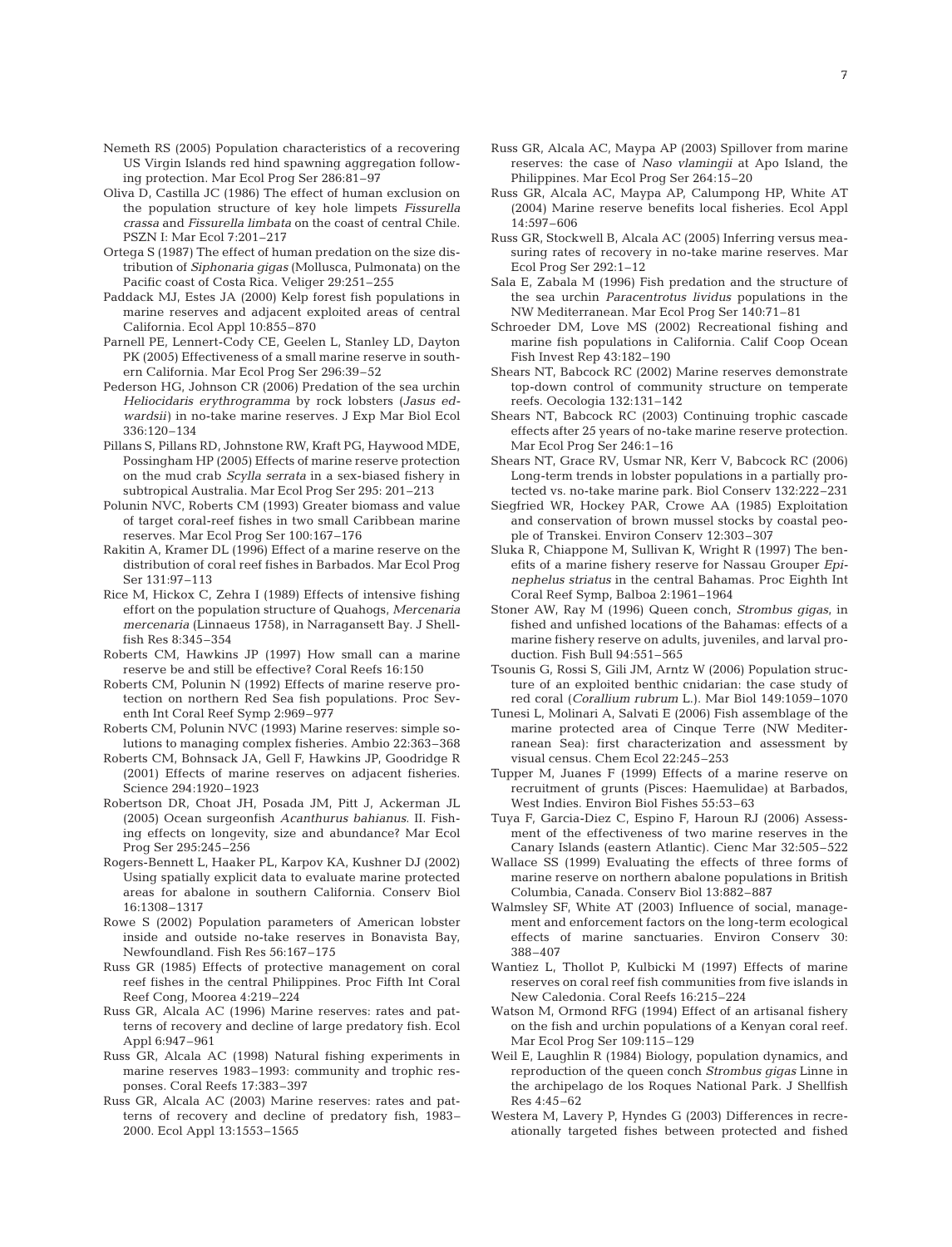areas of a coral reef marine park. J Exp Mar Biol Ecol 294:145–168

- White AT (1988) The effect of community-managed marine reserves in the Philippines on their associated coral reef fish populations. Asian Fish Sci 2:27–41
- Williams ID, Polunin NVC (2000) Differences between protected and unprotected reefs of the western Caribbean in attributes preferred by dive tourists. Environ Conserv 27: 382–391
- Williamson DH, Russ GR, Ayling AM (2004) No-take marine reserves increase abundance and biomass of reef fish on inshore fringing reefs of the Great Barrier Reef. Environ Conserv 31:149–159
- Willis TJ, Anderson MJ (2003) Structure of cryptic reef fish assemblages: relationships with habitat characteristics and predator density. Mar Ecol Prog Ser 257:209–221
- Willis TJ, Babcock RC (2000) A baited underwater video system for the determination of relative density of carnivorous reef fish. Mar Freshw Res 51:755–763
- Willis TJ, Millar RB (2005) Using marine reserves to estimate fishing mortality. Ecol Lett 8:47–52
- Willis TJ, Millar RB, Babcock RC (2000) Detection of spatial variability in relative density of fishes: comparison of visual census, angling, and baited underwater video. Mar Ecol Prog Ser 198:249–260
- Willis TJ, Millar RB, Babcock RC (2003) Protection of exploited fish in temperate regions: high density and biomass of snapper *Pagrus auratus* (Sparidae) in northern New Zealand marine reserves. J Appl Ecol 40:214–227
- Yoklavich M, Cailliet G, Lea RN, Greene HG, Starr R, De Marignac J, Field J (2002) Deepwater habitat and fish resources associated with the Big Creek Marine Ecological Reserve. Calif Coop Ocean Fish Invest Rep 43: 120–140
- Zeller DC, Russ GR (1998) Marine reserves: patterns of adult movement of the coral trout (*Plectropomus leopardus* (Serranidae)). Can J Fish Aquat Sci 55:917–924

Table S2. Average percent change calculated from reserve response ratios for invertebrate characteristics. N (in parentheses): number of reserves for which each biological variable was measured; B: biomass; D: density; S: organism size. There was not sufficient species richness data for analysis. Significance for 2-tailed *t*-tests, testing for mean log response ratios significantly different than zero, is indicated as follows:  $\mathbf{p} \leq 0.05$ ;  $\mathbf{p} \leq 0.01$ ;  $\mathbf{p} \leq 0.001$ 

| Characteristic                | Categories                                       | Category details                                                                                                                             | B                            | Percent change (N)<br>D          | S                               |
|-------------------------------|--------------------------------------------------|----------------------------------------------------------------------------------------------------------------------------------------------|------------------------------|----------------------------------|---------------------------------|
| Adult mobility                | Sessile<br>Limited mobility                      | Attached to substrate<br>e.g. limpets and other small gastropods,<br>abalone, surf clams, nudibranchs, sea<br>cucumbers, polychaetes         | 472(2)<br>213(5)             | 370(35)<br>$252**$ (26)          | 45(4)<br>$35**$ (16)            |
|                               | Mobile                                           | e.g. lobster, crabs, conch, octopus, urchins                                                                                                 | 850(9)                       | $277*(35)$                       | $22*(19)$                       |
| Target status                 | High<br>Low<br>Not targeted                      |                                                                                                                                              | $820*(12)$<br>24(1)<br>33(4) | $385***$ (58)<br>4(9)<br>115(19) | 28(31)<br>0.3(1)<br>20(3)       |
| Trophic level                 | Herbivore<br>Primary producer/<br>filter feeder  | e.g. corals                                                                                                                                  | 83(3)                        | 135(33)<br>110(23)               | $25**$ (22)<br>77(2)            |
|                               | Filter feeder                                    |                                                                                                                                              | 142(5)                       | 1150(17)                         | 42(3)                           |
|                               | Detritivore                                      |                                                                                                                                              | $-36(2)$                     | $-26(3)$                         | $-11(1)$                        |
|                               | Omnivore<br>Invertivore                          |                                                                                                                                              | $-2(3)$<br>$1173**$ (10)     | 65(5)<br>$501***$ (26)           | 4(2)<br>$41*(12)$               |
| Larval dispersal<br>potential | Little/none<br>Short distance<br>Longer distance | Direct developing/brooding species<br>Indirect development with larval duration $\leq 4$ d<br>Indirect development with larval duration >4 d | 738(13)                      | 3(3)<br>200(10)<br>$340***$ (50) | $-3(2)$<br>61(3)<br>$26***(31)$ |

Table S3. Average percent change calculated from reserve response ratios for the algal functional groups. N: number of reserves for which each biological variable was measured. None of the mean log response ratios were significantly different than zero (2-tailed *t*-tests,  $p \le 0.05$ )

| Functional group             | <b>Biomass</b><br>percent<br>change | N | Density<br>percent<br>change | N |
|------------------------------|-------------------------------------|---|------------------------------|---|
| Crustose algae               | 121                                 |   | $-2$                         |   |
| Filamentous algae            | $-96$                               |   | 33                           |   |
| Articulated calcareous algae | 67                                  |   | 54                           |   |
| Corticated foliose algae     | $-27$                               |   | 2.5                          | 8 |
| Corticated macrophytes       | $-41$                               |   | 184                          |   |
| Leathery macrophytes         | 812                                 |   | 512                          |   |